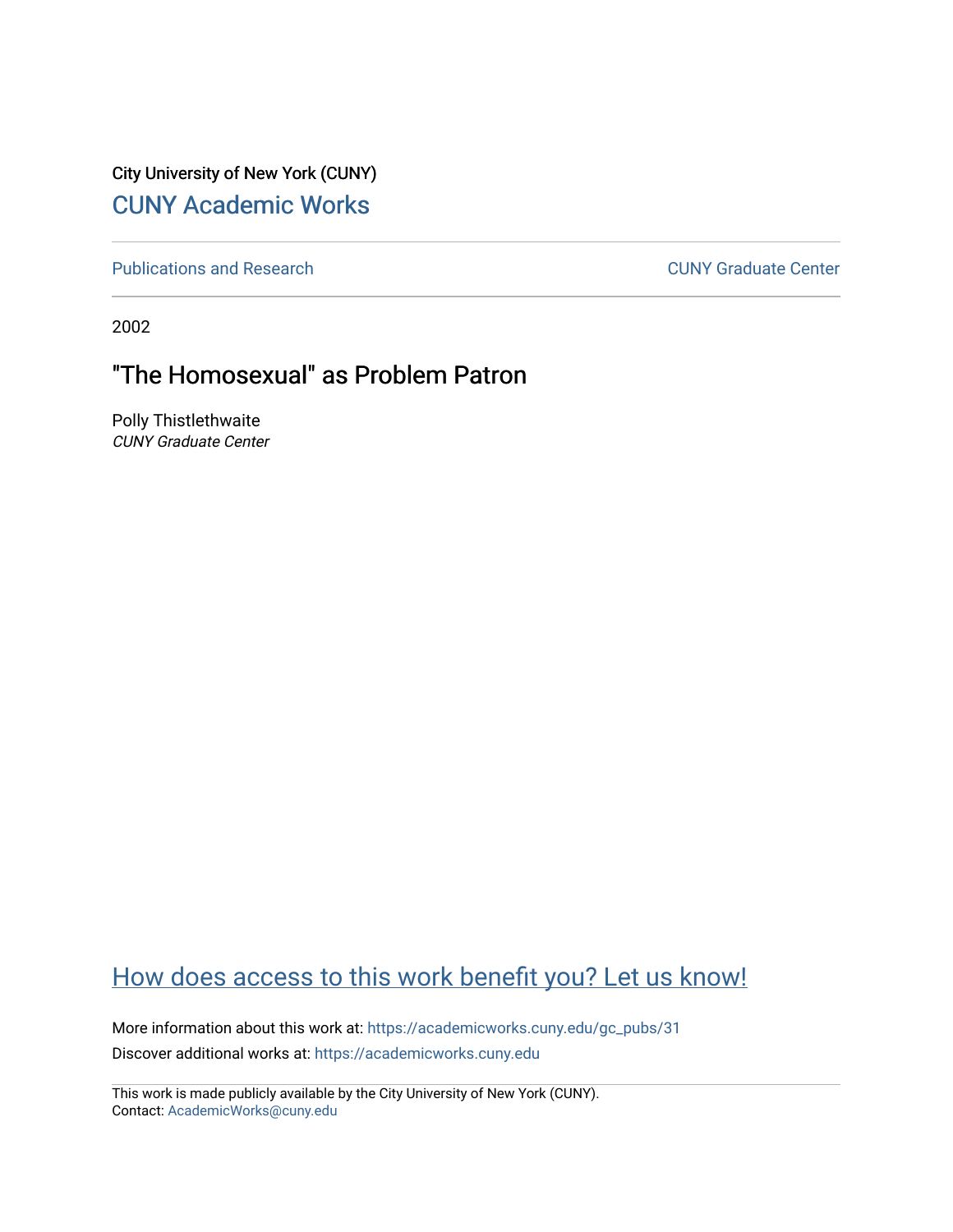#### **The Homosexual as Problem Patron**

In the library one night as I sitting the reading room surrounded by serene-masked people like relics from a distant world, a handsome youngman said hello to me. He sat at the same table. Noticing that he kept smiling and looking at me – at the same time that I felt his leg sliding against mine –

 $-$  John Rechy, *City of Night*, 1963.<sup>1</sup>

[Tearooms] may be located in any sort of public gathering place: Department stores, bus stations, libraries, hotels, YMCAs, or courthouses. In keeping with the drive-in craze of American society, however, the more popular facilities are those readily accessible to the roadways. The restrooms of public parks and beaches – and more recently the rest stops set a programmed intervals along superhighways – are no attracting the clientele that, in a more pedestrian age, frequented great buildings of the inner cities.

--Laud Humphreys. *Tearoom Trade: Impersonal Sex in Public Places*, 1970.

P\*\*\*\*\*\* Library. Cruisy toilet in the basement level.

…and for the library, well the basement bathroom is somewhat cruisy. You can leave messages with time and date there. The second floor bathroom can be somewhat cruisy.

In the men's restroom of the second floor in the Library Building, there are a couple of peep holes. I've gotten occasional action, but not too much. It's fun to watch the young studs, though!

Fort C\*\*\* Library. Cruisy toilet. "The toilets have a double door that's pretty noisy. Used to have a gloryhole but they covered it up. Best time is around noon - 1 p.m. Lots of hot, young GIs. This is an open post so anyone can be on the base. --www.cruisingforsex.com, December 2000<sup>2</sup>

Libraries host a range of clientele, some of whom arrive without literary agendas.

#### **Sexual Double Standards in Problem Patron Literature**

To facilitate discussion of erotic activity in libraries, Bruce A. Shuman draws hypothetical scenarios of public sexual display in his 1999 American Library Association (ALA) publication on library security. "How should library staff and security personnel deal with egregious or criminal sexual behavior? After all, there is usually a delicate and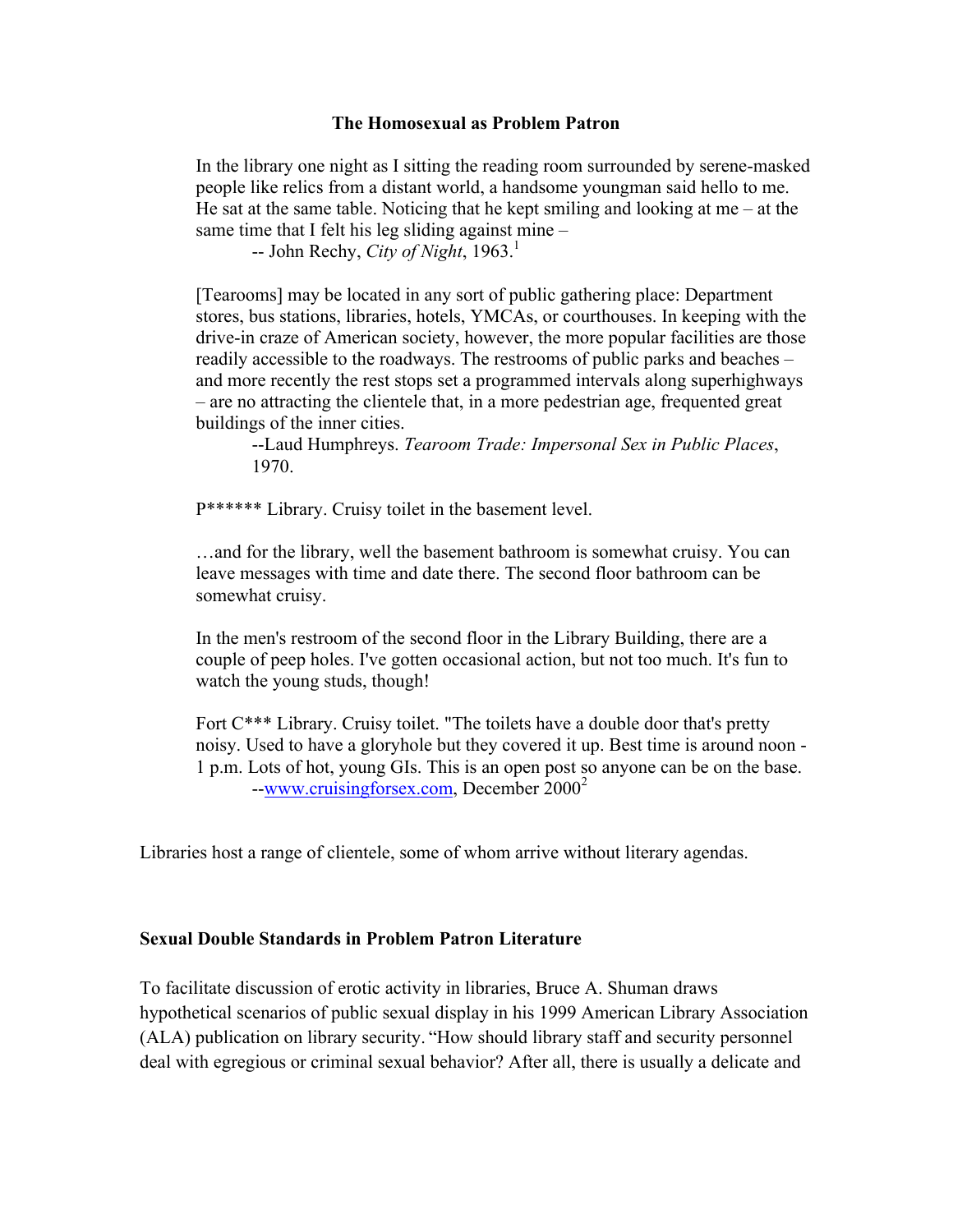rather subjective line between what is actually criminal and what is merely offensive or in poor taste," he writes to introduce his own opinions on the topic.<sup>3</sup>

"A young couple<sup>4</sup> sits, side by side (fully clothed), in adjacent library chairs, necking furiously...oblivious to the stares, sniggers, and comments of those around them." Though a colleague of mine quipped wistfully in response, "That should only happen to me," Shuman calls this window-steaming scene an example of "inappropriate behavior" and "bad taste." He recommends s a "stern warning" for these presumably heterosexual love birds, guiding readers that this sort of sexual public display is "not normally punishable behavior or anything that warrants calling the cops."<sup>5</sup>

Next, Shuman conjures a scenario in which "a female library patron reports that she has observed a man in the stacks, squatting down and pretending to consult books on low shelves, while actually, she believes, looking up the skirts of young schoolgirls."<sup>6</sup> Hypermindful of the slanderous implications of labeling a glance harmful or a gape solicitous, Shuman instructs, "Looking at other library patrons is no crime, even if it makes others uncomfortable. Even if a security guard sees a man looking up the girl's skirts, he is taking a considerable legal risk should he detain him and accuse him of it."7 Shuman further suggests that the girls in this case might well be asked to help prevent or respond to the situation themselves. "In one case a discussion of the young girls of what they were innocently inviting stopped the problem cold, at least for a while.<sup>38</sup>

Hmmm. Compare the two examples above to Shuman's advice regarding hypothetically grown-up men subject to solicitous glances and unwelcome stares from other men. Shuman sets the scene: "A male patron uses the library building to meet other males who may or may not be interested in his sexual passes."<sup>9</sup> In other words, let's say a lone man stands around the library looking hunky and interested in sex with other men. Heaven forbid, Shuman's cruiser's "gaydar" glitches, and he winks at the wrong fella. In an initial spasm of good sense, Shuman suggests that library staff might legitimately ignore such a cruiser. But also Shuman suggests that libraries might just as legitimately prosecute a cruiser as not. "Recommendation: There are several choices: Ignore him? Evict him? Call the police? If such behavior is observed in public areas, guards may wish to speak to the man, warn him that the library is not a pickup bar and that he is under continual observation. Here, it's *all right to attempt to be intimidating* without any suggestion of threat or violence. Should the offending patron attempt to conduct his erotic business in public rest rooms or appear to be forcing his attentions on others, however, *immediate eviction* is called for [emphasis added]."<sup>10</sup>

The male-male cruising scene solicits an austere and hardened response from this guru of vice. Shuman suggests that library staff might expect a girl to fend off a grown man's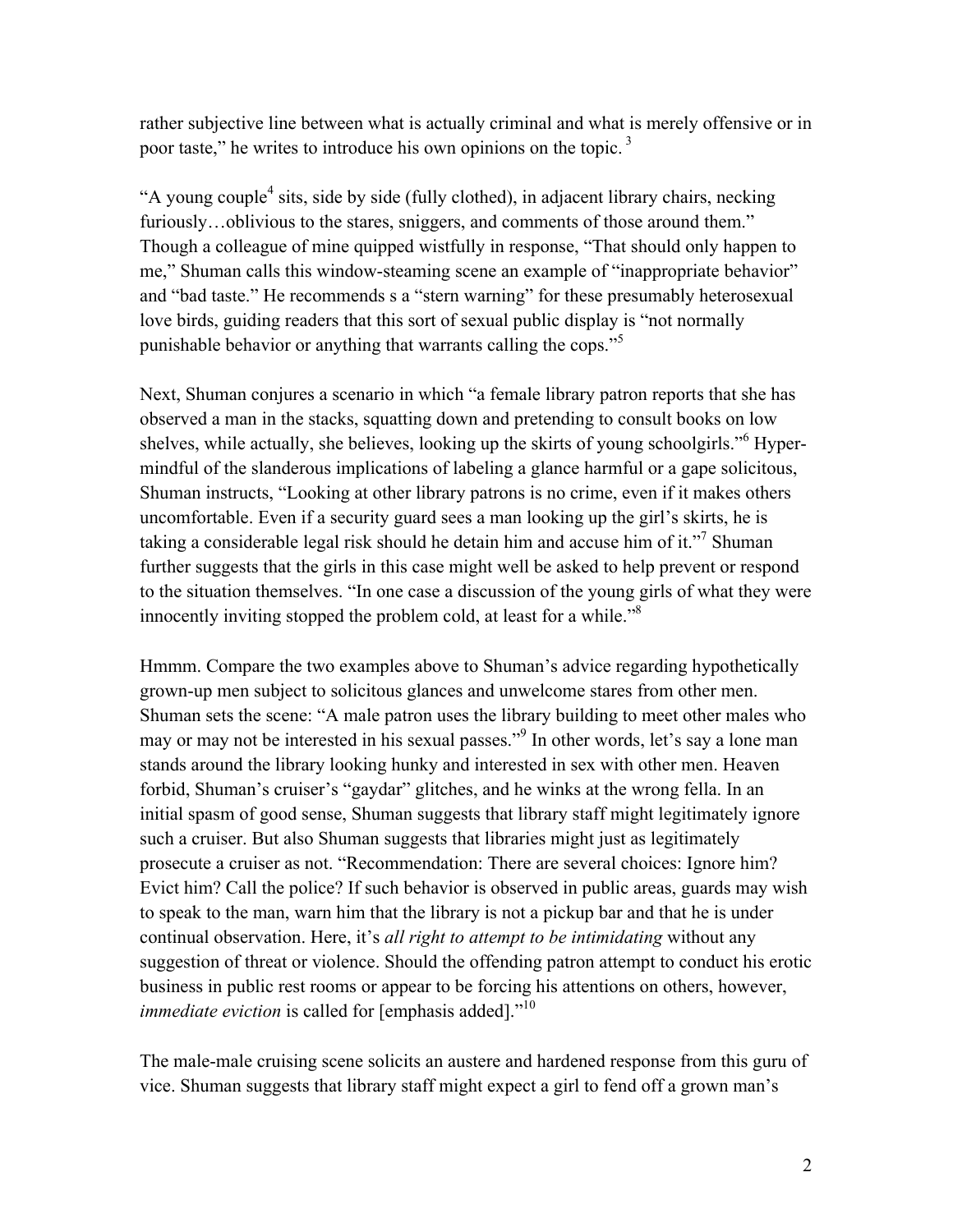staring up their skirt's because it's not a crime just to look. But, with an extraordinary incongruous leap, Shuman calls for institutional protections for a grown heterosexual man unable to tolerate another man looking at him, cruising him. Now it's a crime just to look, time for library staff to launch a swift and stern intervention without consideration of legal infringement on the accused. Shuman treats the man-on-man glance as an offense more heinous and threatening than man-on-girl gawking.

If Shuman expects a girl to fend for herself, certainly he might expect an adult male to negotiate an unwelcome gaze from another male. Grown men can and must bear some minimal burden of sexual unease without crying out for institutional or state intervention regarding every sidelong glance. Any nonphysical act of solicitation, if not embraced as a compliment, offers a blessed opportunity for any man to transcend his own sexual fear by feeling, for just one glorious teachable moment, what it is like to be on the receiving end of an unanticipated sexual invitation. Females consistently deal with this and worse from gawking, stalking heterosexual men. If women all of a sudden united to ask library staff to respond to every unwanted male-on-female stare or solicitation cast in a library setting, staff would accomplish little else in the way of public service. Females deal with unwanted male glances all the time. Society trains women and girls to call for intervention only in extreme situations. Men should learn the same lesson. Librarian hearts need not bleed for the grown male "victims" of anyone's raised eyebrows.

## **Crime? And Punishment**

According to Shuman, same sex "erotic business," even if hidden from view, is cause for immediate eviction. Remember, the heterosexuals conducting "erotic business" in the adjacent library lobby chairs merit only a stern talking-to (only if they continue to misbehave after a tongue lashing should they be banished). Shuman further recommends that a heterosexual couple engaged in consensual sex in an unlocked conference room be chased out of the building, interrupted by throat clearing, lectured, or detained for police<sup>11</sup> -- quite a range of options. Shuman suggests that heterosexual "miscreants" are to desist in thinking their actions a joke, but there is substantial jocularity in the tone of his text. Shuman does not recommend the same set of punishments for discovered heterosexual acts - no intimidation, no threatened surveillance, no lecture about the library not being a singles bar. Do you see the double standard at play? Librarians will tolerate heterosexual solicitation and public displays of affection but will freak out at the discovery or complaint of same sex solicitation and consensual liaisons.

Like ALA 1986 security meister John Morris who, quoting Edward Delph, recommends same sex cruisers be subject to a traumatic, "humiliating interrogation and browbeating in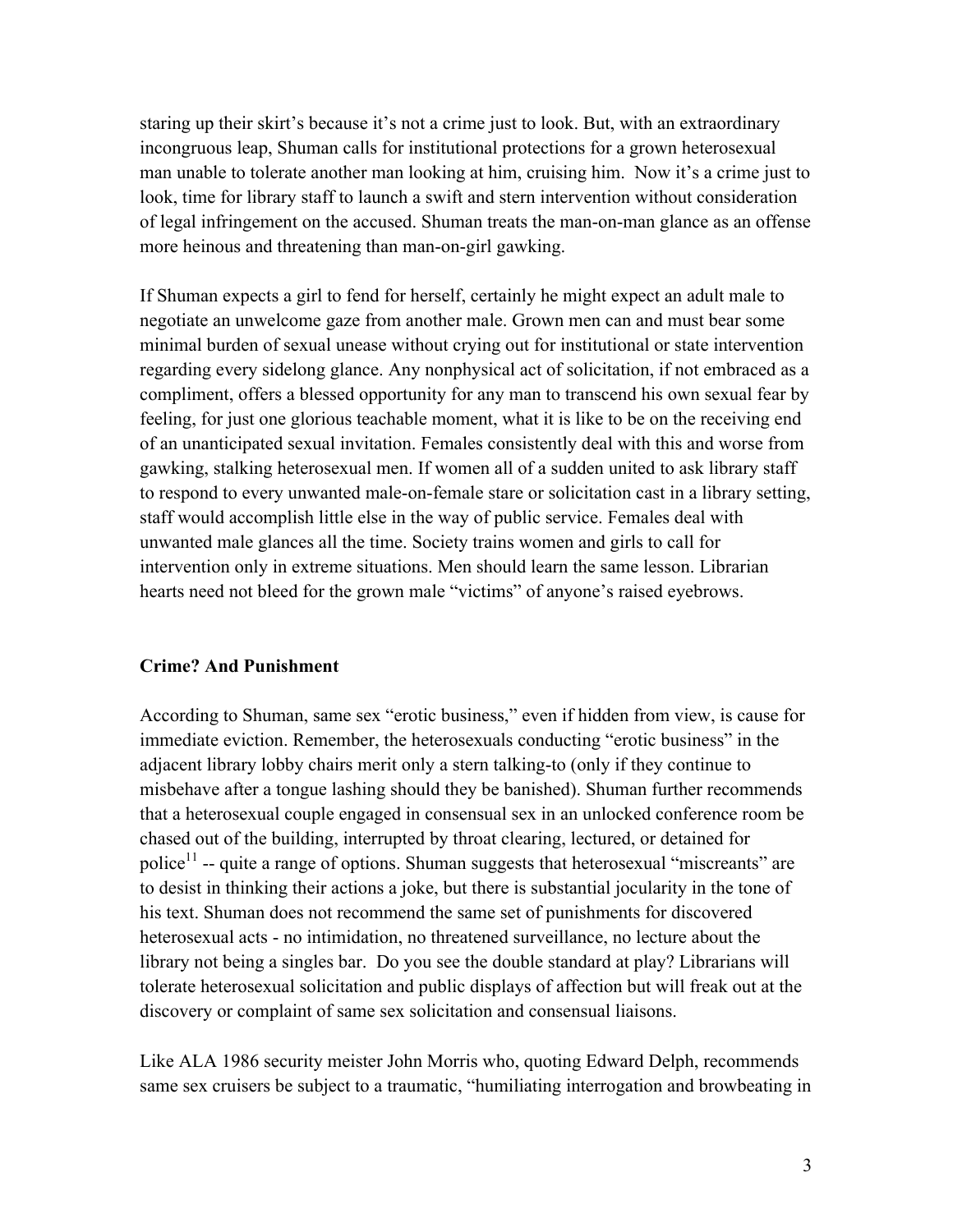a formal setting,"<sup>12</sup> Shuman calls for library guards to intimidate same sex cruisers.<sup>13</sup> Delph calls for this ordeal to be "tempered with kindness;" Shuman cautions that his intimidation is to be executed with no "suggestion or threat of violence." But how, I wonder, might any authority accomplish intimidation or traumatic humiliation without some threat of physical contact or restraint? Most reasonable patrons would opt to leave the premises rather than endure such a fiasco. This trajectory of ALA-sponsored advice about same sex cruisers is discriminatory, uninformed, and abusive.

## **Gay Panic**

The suggestion that male-male solicitation warrants intimidation or trauma at the hands of library staff contains the same homophobic seed as the roundly criticized "gay panic" defense invoked in the trial of Matthew Shepard's killers. The "gay panic" defense was most famously deployed as an attempt to justify Aaron McKinney's murderous response to Shepard's alleged sexual come on. The defense framed a violent reaction within a normative psychological response. It intended to ameliorate punishment for violent crime by characterizing McKinney's response as a justifiable, understandable phenomenon, particularly given his "confusing" history of childhood sex with a "neighborhood bully" and later sexual experience with "a cousin."<sup>14</sup>

Imagine the impossibility of a similar "heterosexual panic" defense mirroring a "gay panic" defense – lesbians, say, making a "het panic" defense for offing rogues and gentlemen who make unwanted advances. (Imaginary lesbian: "But, Your Honor, he asked me to *dance*, and *ick*, it just set me off!") Imagine the outcry if an ALA publication advised library staff to intimidate, humiliate, interrogate, browbeat, or traumatize happy heterosexuals cruising for dates in library facilities. Somehow, though, the equally offensive and bizarre homosexist line of advice about punishing same-sex cruisers continues to be merrily produced and presented as common sense, even by progressive library institutions embracing "diversity" and individual liberty. It is time to stop the madness.

## **Sex in Public Places**

Laud Humphreys' classic sociological study *Tearoom Trade: Impersonal Sex in Public Places*, suggested that happily or not, being propositioned against one's will or recruited into a homosexual encounter in public places is an unlikely occurrence.<sup>15</sup> Cruising is ritualized, with codes of behavior and participation that establish zones of privacy within public space and screen out the uninitiated and unsuspecting.16 Frederick Desroches'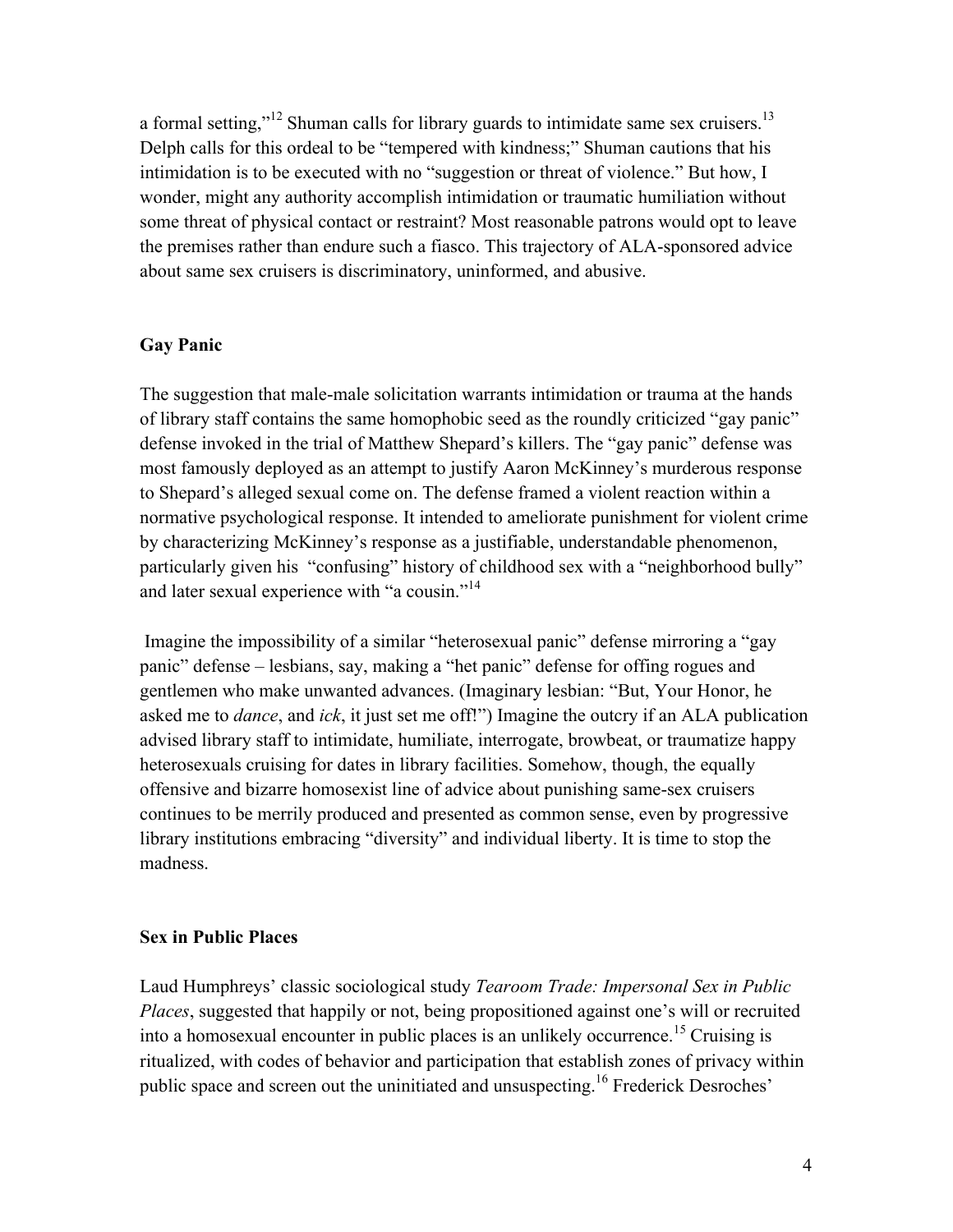1990 study of Canadian police cases indicated that contrary to the myth of the homosexual or cruiser as predator, interactions between men in tearooms are not coercive, but consensual. They are not known to involve youths or children.<sup>17</sup>

Humphreys reported that 54% of the men frequenting tearooms were married and living with their wives, contrary to the assumption popular among library vice men that tearooms are largely populated by self-identified gay men.<sup>18</sup> Desroches' update reported that 58% of those arrested in his sample were married. "These men do not seek homosexual contact as such, do not involve themselves in the gay community, and hide their deviance from family and others," he explains.<sup>19</sup> An unpublished 1992 report by the Los Angeles Gay and Lesbian Police Advisory Task Force estimated that the majority of men arrested in Griffith Park for "lewd conduct" were married, and Clive Moore's 1995 Australian study reported that the majority of cruisers Down Under are heterosexual, too.20 Men of all genders and sexualities cruise. A whole lot of cruiser are apparently straight, upstanding, All-American boys. The lines dividing gay, bisexual, and straight identities among same sex cruisers are not particularly well correlated with their sexual behavior.

"Gaydar" is the popular name for sexual software operable even by self-identified heterosexual men in search of sex with other men. Like most human perception systems, it can glitch when encountering fields of deception and misrepresentation. Two killers lured college student Matthew Shepard into a truck outside a bar in Laramie, Wyoming in 1997.<sup>21</sup> It is reasonable to suspect that suggestions regarding sexual exchange were extended, entertained, or affirmed among these men. At some point, tragically, Shepard was deceived, misled, or betrayed. He paid for his desire with his life – or something else entirely was going on.

#### **Cracking Down of Public Sex**

In June 1985, Kenneth Zeller, a Toronto public school librarian, was killed by a gang of youths stalking a area of High Park where cruisers hung out.<sup>22</sup> Where are the vice cops and the vigilant citizens protecting Kenneth Zeller and Matthew Shepard from the likes of their killers? Pat Califia puts it this way, "Society will not tolerate the possibility that a straight man might be propositioned if he walks past a group of gay men on his way to use a public john. Yet society will tolerate the possibility that a gay man could be beaten or murdered if he walks past a group of heterosexuals."<sup>23</sup>

**90 Men Seized in Boston Library for Solicitation as Homosexuals Boston**. March 24. Undercover policemen have arrested 90 men who allegedly solicited homosexual in the Boston Public Library. The library asked police to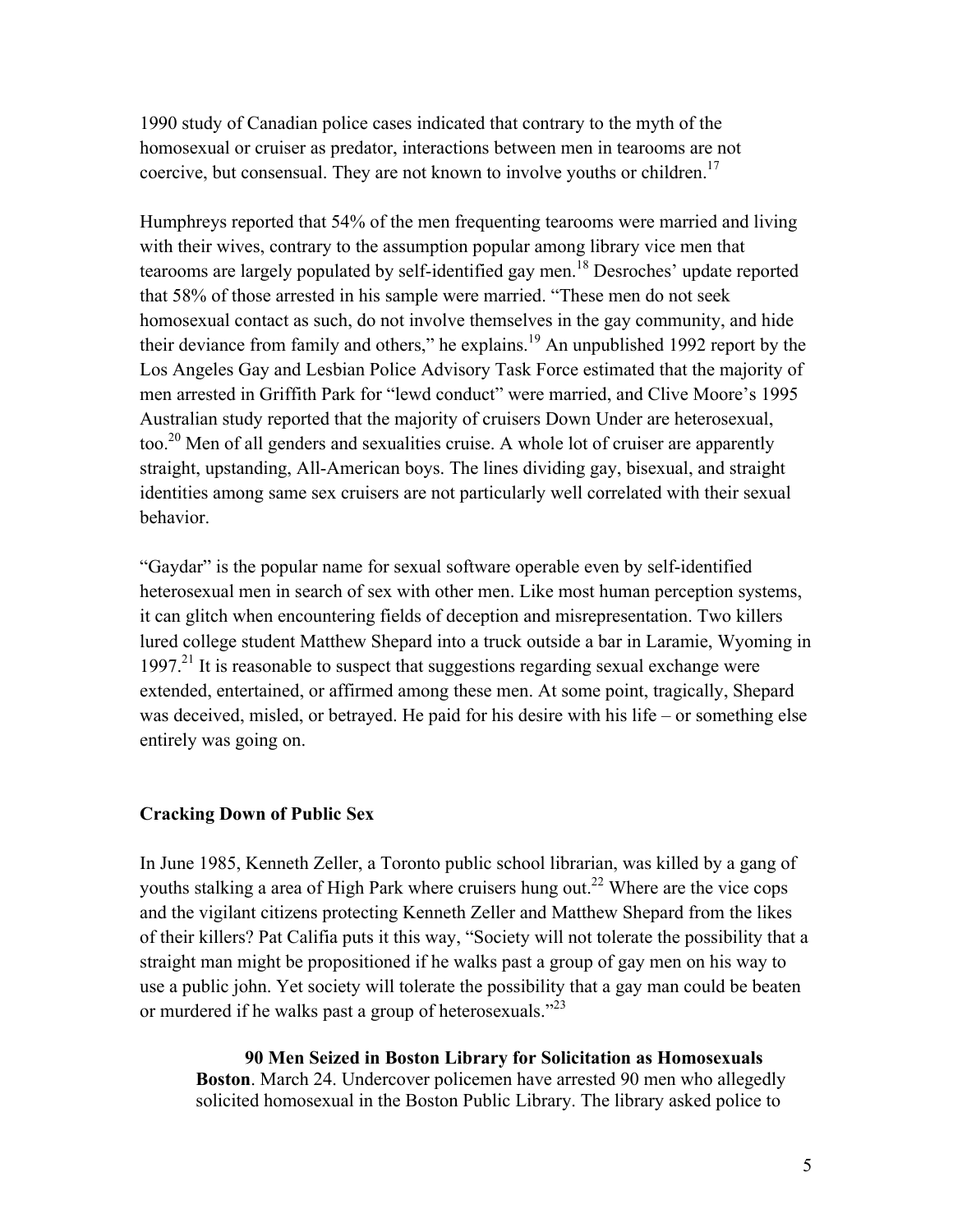crack down after it was swamped by complaints from men who said they had been approached by homosexuals. In 10 days, the police arrested a college professor, company executives, school teachers, students and doctoral candidates. Most were charged with open and gross lewdness, but a few were also accused of prostitution. The solicitation occurred in the men's room in the basement of the library's \$23 million, five-year-old addition in Copley Square. "We had a tremendous number of complaints from our users," said John J. Doherty, the assistant director. "After a barrage of telephone calls to the director, the trustees said 'Let's get this situation cleaned up."

-*-New York Times*, 24 March 1978<sup>24</sup>

Despite the 1978 *New York Times* report from administrators that Boston Public Library was swamped with complaints from adult men<sup>25</sup> offensively approached by homosexuals, there is little evidence of that phenomenon in sociological studies of tearooms. Cruisers carve out privacy for sex within public spaces – behind stall doors, in locked rooms, in parked cars – well out of view by folks in the main reading room. Sex happens in sequestered niches where there is a reasonable expectation of privacy and where detection is not easy – behind a barrier, in an out-of-the-way, unlit, low-traffic place. When a non-participant enters the area, action stops until they leave.<sup>26</sup>

Yet, there are many common sense things a cruiser can do not only to improve your odds of getting d\*\*\*, but also to reduce the risks of arrest and of endangering a cruise spot by getting unwanted notice from non-cruisers. www.cruisingforsex.com, December  $2000^{27}$ 

Despite efforts to sequester, camouflaged cruising spots can be detected sometimes by non-participants, piquing prurient and repressive interests of non-participating observers. I know of no documented accounts involving unsuspecting heterosexual men, children, or families finding themselves the sexual targets of tearoom cruisers. (Families generally do not recreate in public men's rooms.) Rarely are crackdowns and surveillance of cruising areas prompted by casual sightings of actual sexual activity. It is rather that certain citizens or police object to the *idea* of men publicly soliciting sex with other men – in the park, at the mall, or in the library. They see evidence of the action and figure that the action is going on there *somewhere they can't see*, that it is bad, and that it must be stopped, its participants punished.

And oh, the ends to which police will go to put an end to it. So impossible is it for most non-participants to witness tearoom sex that police must deceive and entrap participants in order to arrest them for "public" sex. Police must artificially insert themselves into a private act, in other words, in order to make it "public," witnessed by an uninvited, deceiving third party. Police enter tearooms as decoys, displaying the consensual codes of sexual behavior, exhibiting themselves as tearoom participants. When the plainclothes (or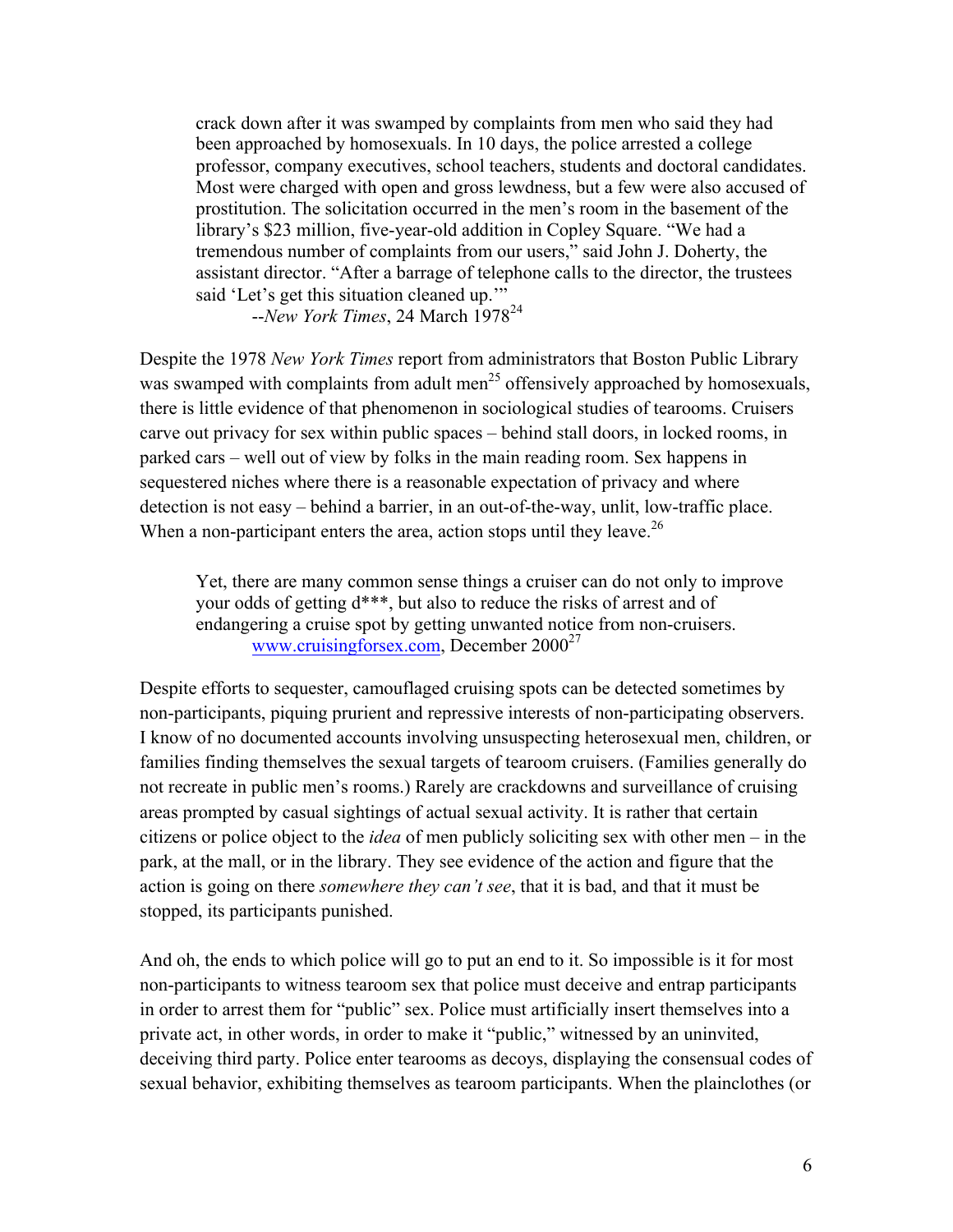dolled up) cops either successfully solicit sex or accept a solicitation, WHAM BAM on go the cuffs.

The 103 men arrested and charged with felonies over a two-week period at the Boston Public Library in 1978 were entrapped by plainclothes police officers posing as men interested in sexual conversation or acts. Undercover cops in sting operations must encourage and even engage in the behavior they are allegedly attempting to punish and eradicate. Police entrapment is deceptive, aggressive, and often targeted at a perceived class or type of library patron. This "gay profiling," if you will, is as discriminatory and inappropriate as "racial profiling."<sup>28</sup> Boston's *Gay Community News* reported a particularly egregious example of gay profiling in the April 1978 Boston Public Library arrests. "Kevin Jones (not a real name)…was in the library for a concert and had to use the bathroom. The same young man [plainclothes officer] approached him, asked if he was interested in "fooling around," and gestured for him to come closer. Kevin said that he wasn't interested. "But aren't you gay?" the young man asked. "Yes, but I'm not interested," Kevin answered." You're under arrest." The charge was open and gross lewdness [a felony at the time]. $^{29}$ 

Sometimes instead of passing as cruisers to make a bust, police enact extraordinary surveillance techniques – planting hidden video cameras and microphones, positioning themselves behind wall or ceiling vents, employing long range night spy scopes. All this is to catch and document sexual activity that no other uninterested citizen, using everyday sensory techniques, could possibly detect. This was how the police entrapped 20 men in September 1953 in the Atlanta Public Library, at the request of library officials: vice squad members staked out a restroom behind a one-way mirror.<sup>30</sup> Surveillance techniques vary, but the extreme measures employed to police "public" sex contradicts the notion that sex performed outside the home offends an unsuspecting, non-invasive, non-prurient public. Citizens offended by public sex usually have to exert themselves to find it. Public sex is generally uninteresting and unnoticeable to those without a mission to shut it down.

## **Privacy in Public Places**

The most common way institutions and police attempt to deter sex in public spaces is to eradicate zones of privacy established there. Librarians and police remove bathroom doors and barriers, flood areas with light, and increase patrols to make the space less private and more exposed to public or third party scrutiny. This razing of private space is itself hostile to the maintenance of sexual privacy by forcing private sexual behavior into exposed public space. Librarians also force the public exposure of private acts by scrutinizing access to men's rooms, say, by doling out a single restroom key often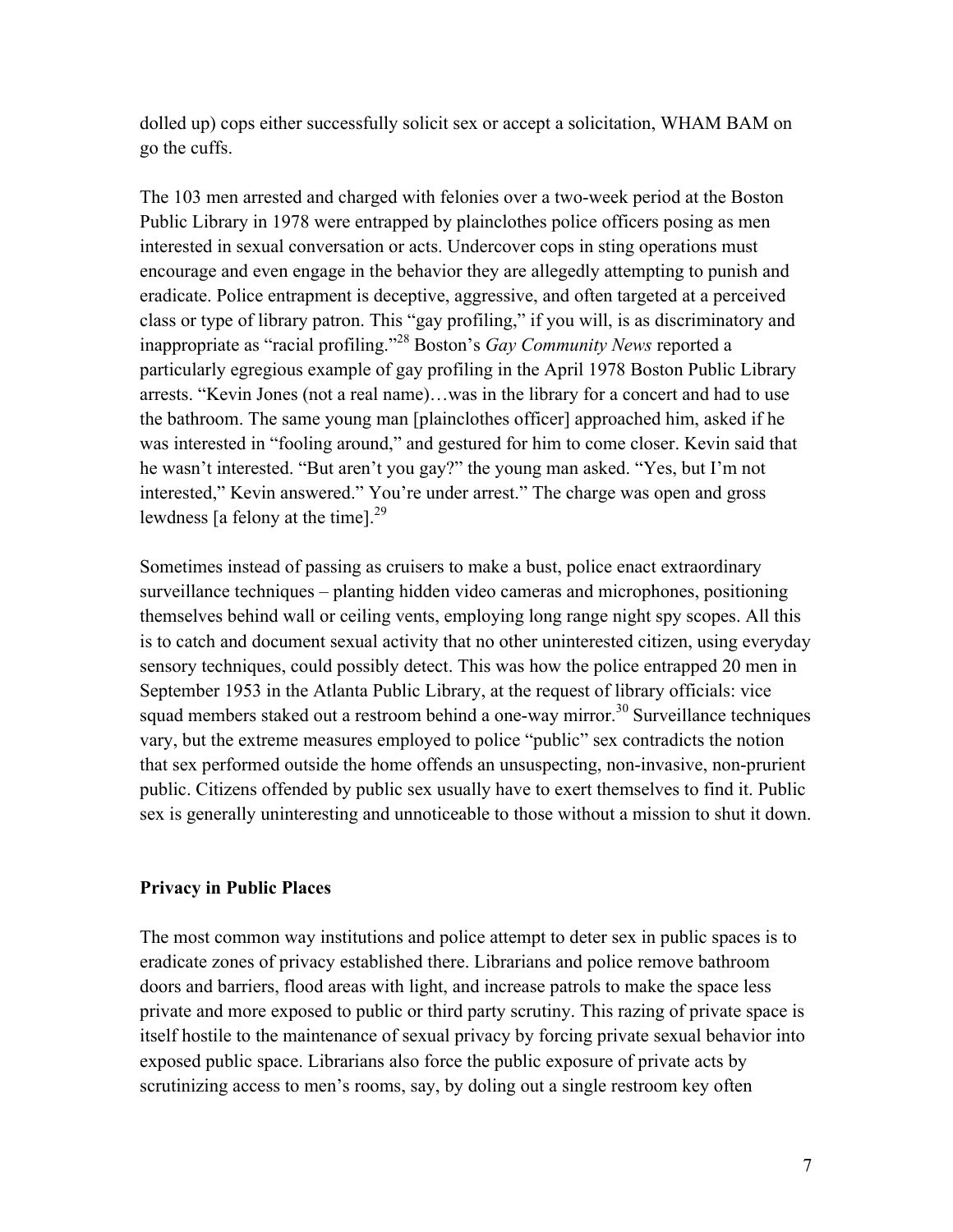chained to a bulky, conspicuous piece of institutional refuse. One library I worked at handed out a men's room key with a paddle-ball paddle chained to it. We make the whole process of going to the men's room very public, artificially public. Why?

Americans obsess about sex with increasing, gratuitous zeal – a modern manifestation of traditional prudishness.<sup>31</sup> Visibility politics, the out-of-the-closet ethic born with the Gay Liberation Movement of the early 1970s, works to increase public awareness of nonnormative sexual identities and behaviors. The Gay Rights Movement's right-to-privacy politics often run in counterpoint to Gay Lib's visibility politics. The right-to-privacy ethic attempts (without much success) to keep consensual sexuality unregulated within private spheres, while conceding and even advocating for state regulation of consensual sexuality in public and commercial settings. At the same time, a small, zealous, sexaware, sex-obsessed and largely right wing constituency conflate and confuse privately conducted sex in public spaces with public exposure and sexual public display. Sustained by a larger, indifferent majority, these anti-sex zealots prompt the guardians of public space (here, librarians and police) to monitor and eradicate zones of privacy within public places. The zealots have rarely witnessed the sexual acts to which they object. Their assumption that it exists, and the articulation of this assumption to authorities in the form of a complaint or a fear is generally all it takes to spark a cruising crack down in public spaces.

#### **Sexual Identity vs. Sexual Behavior**

Rather than fritter away time and money probing library space to expose consenting sexual behavior of any sort, librarians will do better to re-focus library safety policies regarding sexual activity. To do this, librarians must examine and revise core assumptions about the methods and meanings of identities and gender expressions vis-àvis their public sexual behavior. A public sexual identity (gay, lesbian, bisexual, transsexual, straight), does not translate into public or private performance of any particular sexual act. Too often non-hetero identities are at once sensationalized and stigmatized, with the result that all staff eyes train on the Queer who walks in merely to browse the cook books. Consider these statements describing a library patron from a 1988 publication:<sup>32</sup>

He *did* make a ridiculous sight, this large man mimicking the voice and movements of a woman. Some staff believed he was a male prostitute, but he never acted such overtly in the library.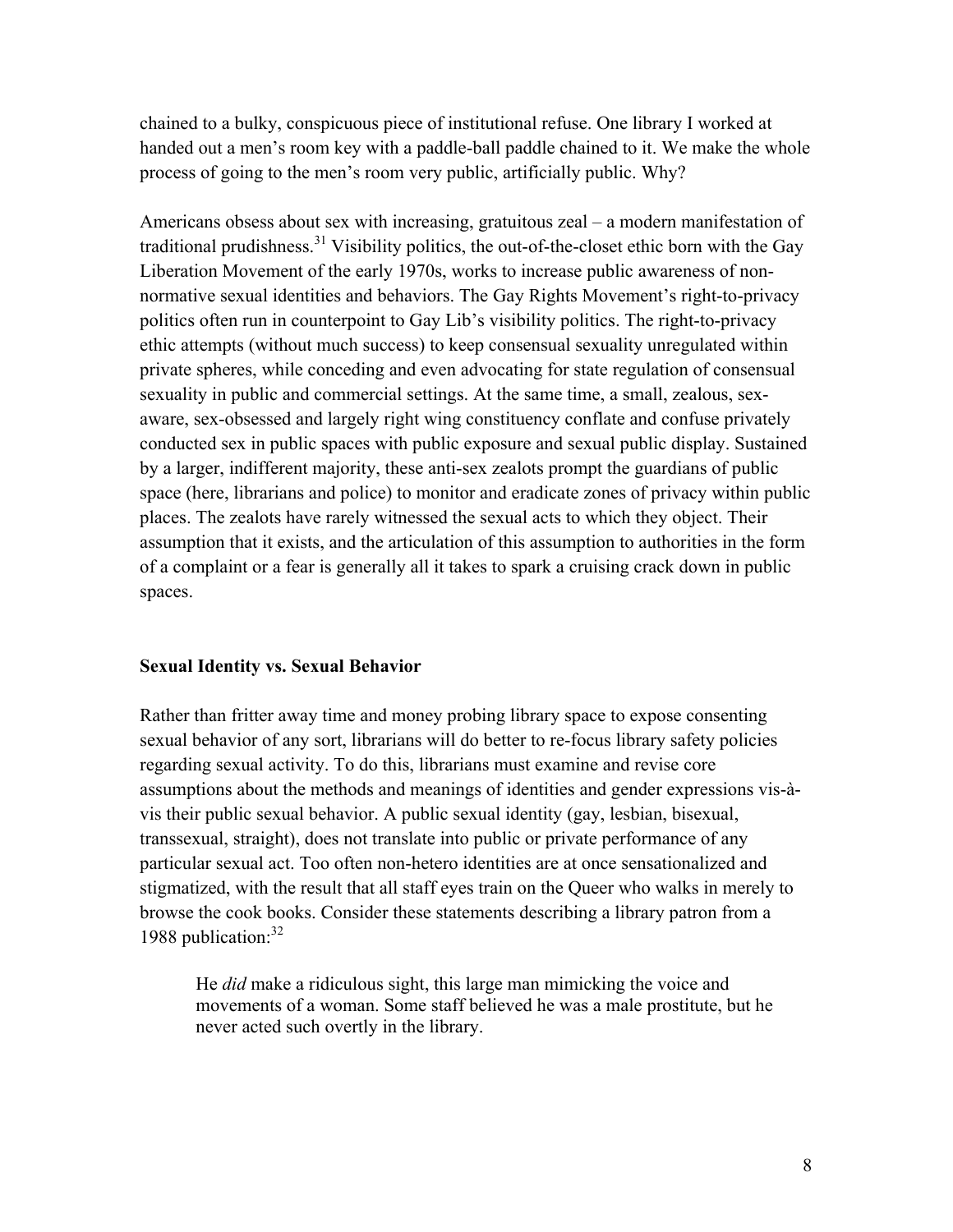At the very least, obvious transvestites such as N.D. are nuisances in the library. They distract genuine patrons by calling attention to themselves, and they create disturbances over which bathroom to use.

When the police were called, they warned library employees that the subject was believed to have AIDS.

The problems with this characterization are legion. Primary among them are the assumptions that "obvious transvestites" are inherently absurd, unreal, bothersome, and distracting for others. It assumes that "obvious" transgender folk are likely to seek sex for money and have AIDS, and because of their abnormality, they inherently create a stir among readers for which they are to blame. This piece composed during the mid-1980s reflects the particular AIDS panic of its day. Sadly, many of these hateful, dubious, and repulsive assumptions endure.

Here is a more equitable example of ALA-sponsored advice about library security, shifting focus from suspect classes or types of patrons to behaviors exhibited by any type of patron:

People who cause problems in our facility come from every imaginable social group. What we need to do…is to focus on the behavior. You're also protecting yourself against legal action that way… If you look at a group as the problem… you may be accused of discriminating. As long as you've decided that a certain type of behavior isn't appropriate in your facility and you treat everyone who exhibits that behavior equally, you're going to be legally on fair ground, ethically, on fair ground and you're going to be able to maintain a reasonable standard of behavior in your facility.

--Rachel MacLachlan, Director of Security, San Francisco Public Library, 1994.<sup>33</sup>

#### **What Librarians are Supposed to Do…**

Librarians, and police in service of them, must be concerned with keeping libraries clean, safe, and well-organized. We are obliged to create and maintain an environment where employees treat all patrons with respect for privacy, dignity, and agency. This requires particular attention for the safety of gay, lesbian, bisexual, and transgender patrons and other marginalized populations. Sexually identified people are likely to suffer from excessive social and institutional surveillance and suspicion; librarians must guard against and seek to correct that. Under no circumstances should library security staff detain, humiliate, browbeat, or otherwise harass any library patron accused of issuing an isolated, harmless signal or glance to another patron. No consensual sex act, conducted with a reasonable expectation of privacy sequestered in a public place, need be cause for arrest, detention, public exposure, humiliation, or tongue-lashing. Librarians should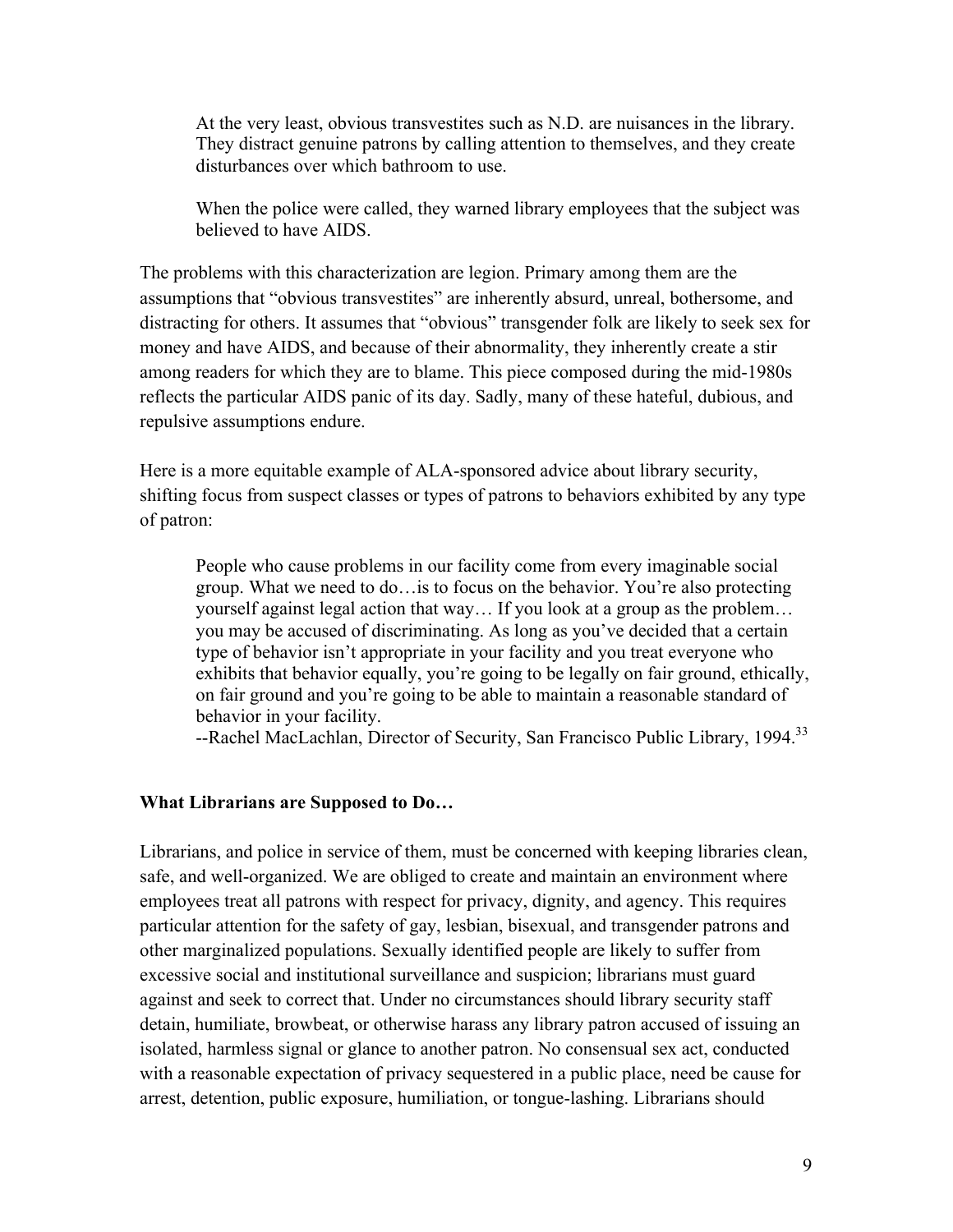respond to complaints sexually offended men using the standards applied to complaints from sexually offended women. We must understand that private, consensual, sexual acts can and do occur in public places – all the time – whether we approve or not. We must recognize the inevitable, largely happy truth that libraries host a range of public and covert sexual encounters. We can make sure our library collections and programs serve to educate a sexually curious and sexually active user populations. We must align library "problem patron" policies with our goals to provide equal treatment and meaningful service for all library patrons.

26.

<sup>15</sup> Humphreys, Laud. 1975. *Tearoom Trade: Impersonal Sex in Public Places*. Enlarged ed. (1<sup>st</sup> ed., 1970). Hawthorne, NY: Aldine de Gruyter. A "tearoom" is slang for a same-sex cruising area.<br><sup>16</sup> Humphreys, p. 47. Rule #3, Never force your intentions on anyone.

Humphreys, p. 102. All indications of this investigation are that recruitment in to homosexual activity is a rare phenomenon.<br><sup>17</sup> Desroches, Frederick J. 1990. "Tearoom Trade: A Research Update." *Qualitative Sociology* 13(1):39-61.

<sup>18</sup> Humphreys, p. 105<br><sup>19</sup> Desroches, p. 47.<br><sup>20</sup> Nardi, Peter M. "Reclaiming the Importance of Laud Humphreys' Tearoom Trade: Impersonal Sex in<br>Public Places." In *Public Sex/Gay Space*. 1999. New York: Columbia Univers

<sup>21</sup> Humphreys defined "trade" in various ways, e.g. "men who make themselves available for acts of fellatio but who, regarding themselves as "straight," refuse to reciprocate in the sexual act." p. 108. Pittsburgh, PA: Cleis Press, 1994.

<sup>22</sup> "5 Young Toronto Killers of Homosexual Librarian Released on Day Parole." Toronto Star. 8 July 1988, p. A3.

<sup>23</sup> Califia, Pat. Public Sex (1982). In *Public Sex: The Culture of Radical Sex*. Pittsburgh, PA: Cleis Press, 1994. p. 77-8.

<sup>&</sup>lt;sup>1</sup> John Rechy, *City of Night*. New York: Grove Press, 1963. p. 60  $\frac{2}{x}$  www.cruisingforsex.com was recently ranked in the top 1.2% of all Web sites for traffic by webmostlinked.com with over 1,500,000 visitors monthly according to Web Trends. Reprinted with expressed permission from www.cruisingforsex.com.<br><sup>3</sup> Bruce A. Shuman. *Library Security and Safety Handbook: Prevention, Policies, and Procedures.* 

Chicago: American Library Association, 1999. p. 90.

 $\frac{4}{5}$  With gender and sexuality unspecified in this instance, one assumes this is an opposite sex couple.  $\frac{5}{5}$  Shuman, p. 90.

 $^6$  Ibid.

 $7$  Ibid.

<sup>8</sup> Ibid.

 $<sup>9</sup>$  Shuman, p. 91.<br><sup>10</sup> Ibid.</sup>

<sup>&</sup>lt;sup>11</sup> Ibid. <sup>12</sup> "Use the occasion of detecting persons in overt homosexual activity to spread the word about the  $\frac{12}{12}$  "Use the occasion of detecting persons in overt homosexual activity to spread the word about the library's hostility to this abuse of the facility. This is done through a humiliating interrogation and browbeating in a formal setting, like a security office. The interrogation is traumatic, purposefully, but tempered with kindness. No arrest is made. The process is intended to get the word out to the homosexual community that the library is determined to deny them the use and abuse of the building for assignations and casual homosexual liaisons." Edward W. Delph. 1980."Preventing Public Sex in Library Settings," *Library and Archival Security* 3 (2): 17-26 quoted in John Morris*, The Library Disaster Preparedness Handbook*. Chicago: American Library Association, 1986, p. 12.<br><sup>13</sup> Shuman, p. 91.<br><sup>14</sup> Connolly, Catherine. "Matthew's Murderers' Defense." The Gay & Lesbian Review Worldwide 8(1):22-